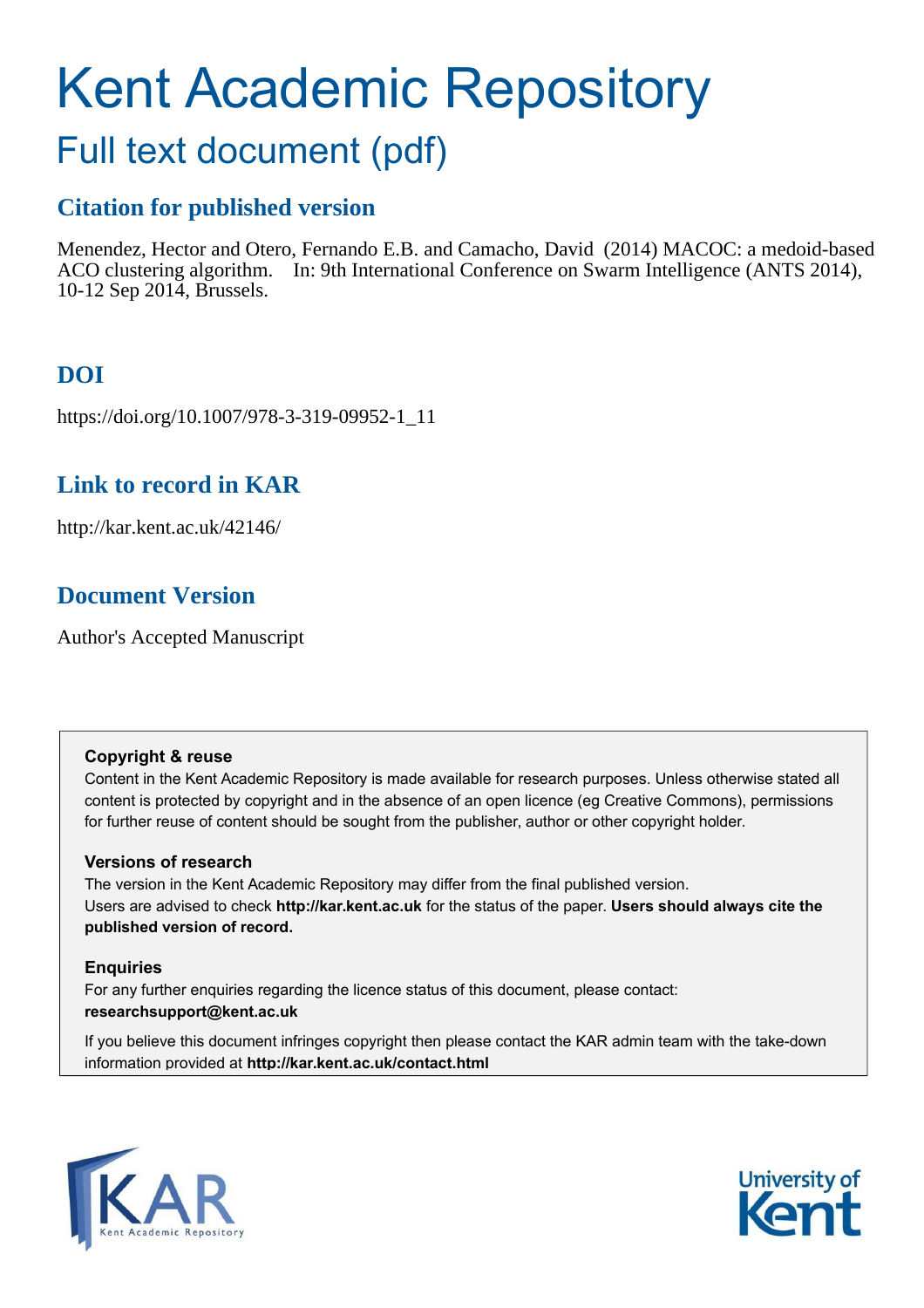### MACOC: a medoid-based ACO clustering algorithm

Héctor D. Menéndez †, Fernando E. B. Otero ‡, and David Camacho †

†Departamento de Ingeniería Informática, Universidad Autónoma de Madrid Madrid, Spain

{hector.menendez,david.camacho}@uam.es

‡ School of Computing, University of Kent, Chatham Maritime, United Kingdom F.E.B.Otero@kent.ac.uk

Abstract. The application of ACO-based algorithms in data mining is growing over the last few years and several supervised and unsupervised learning algorithms have been developed using this bio-inspired approach. Most recent works concerning unsupervised learning have been focused on clustering, showing great potential of ACO-based techniques. This work presents an ACO-based clustering algorithm inspired by the ACO Clustering (ACOC) algorithm. The proposed approach restructures ACOC from a centroid-based technique to a medoid-based technique, where the properties of the search space are not necessarily known. Instead, it only relies on the information about the distances amongst data. The new algorithm, called MACOC, has been compared against well-known algorithms (K-means and Partition Around Medoids) and with ACOC. The experiments measure the accuracy of the algorithm for both synthetic datasets and real-world datasets extracted from the UCI Machine Learning Repository.

Keywords: Ant Colony Optimization, Clustering, Data Mining, Machine Learning, Medoid

#### 1 Introduction

Ant Colony Optimization (ACO) algorithms have been widely used in several research fields. One of the most successful application field of ACO algorithms is data mining [14, 17, 3, 4, 18]. Data mining techniques are based on knowledge extraction or pattern identification inside an information source (dataset). They usually are focused on supervised or unsupervised learning techniques. Supervised techniques use the information of a class (target) attribute in order to identify predictive patterns in the data, while unsupervised techniques identify patterns that can group similar data points into categories. The advantage of applying ACO algorithm in these problems is that ACO algorithms perform a global search in the solution space, which in turn has the potential to find more accurate solutions, and they are less likely to get trap in a local minima.

The work presented in this paper is focused on the application of ACO in the unsupervised learning task of clustering, where the goal is to group (cluster)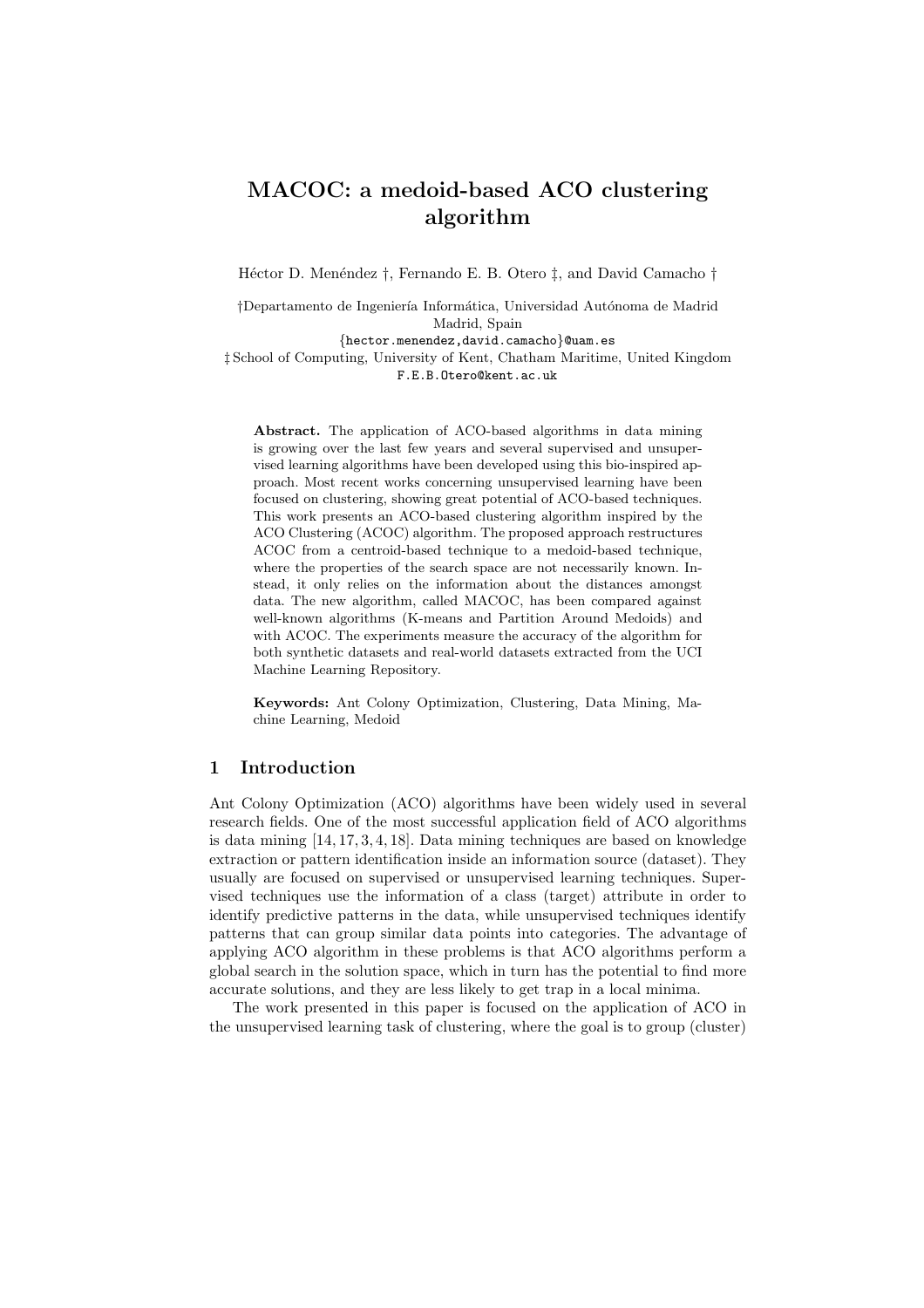#### 2 Menéndez et al.

similar data points in the same group and, at the same time, maximise the difference between different clusters. It has been inspired by a previous algorithm, called ACO-based Clustering algorithm (ACOC), proposed by Kao and Cheng [10]. ACOC is a centroid-based clustering algorithm, which tries to optimize the centroid (central point) position of each cluster. Following this idea, we focused the proposed algorithm on addressing the centroid-based approaches problems: they need to know the properties of the search space in order to determine the central point, and they are sensitive to noise effects. Inspired by other clustering algorithms [15, 16], we reformulated the original ACOC algorithm in a different way to create a medoid-based algorithm. Medoid-based clustering algorithms are usually more robust to noise effects, and do not need the properties of the search space to find a solution—they usually have the distance amongst the data instances, which can be obtained as a Gram matrix of a kernel or a distance measure, and they try to choose those data instances to define the best clusters. These selected instances are called medoids.

In order to check the performance of the proposed algorithm, we have compared it against the original ACOC algorithm using synthetic and real-world datasets and also included the well-known clustering algorithms PAM (Partition Around Medoids) [11] and K-means [13] in the comparisons.

The rest of the paper is structured as follows: Section 2 introduces the related work, Section 3 presents the new algorithm, Section 4 shows the experiments on synthetic and real-world datasets, and, finally, last section explains the conclusions and the future work.

#### 2 Related Work

Ant Colony Optimization (ACO) has become a promising field for data mining problems. ACO algorithms combine the ants foraging behaviour to generate patterns that describe the data according to a supervised or unsupervised learning criteria—depending on the type of algorithm, classification or clustering, respectively.

On the one hand, classification [12] approaches are based on the class information of the data. These classes form part of the data instances and are considered by the algorithm in order to generate a general predictive model that describe (classify) the data. Different classification models have been designed in machine learning. The most common models are based on [12]: decision trees (C4.5), classification rules (RIPPER), artificial neural networks, random decision forest, support vector machines, naïve Bayes, k-nearest neighbours, amongst others. From the ACO point of view, there are several adaptations of these algorithms—e.g., Parpinelli et al. [19] present an ACO to create classification rules; Otero et al. introduce an ACO algorithm for decision tree induction [17]; Blum and Socha introduce a neural network ACO model [3] and Borrotti and Poli focused their work on the naïve Bayes model [4].

There are also approaches that combine ACO with classical classification algorithms in order to improve their results. Some of these techniques, for example,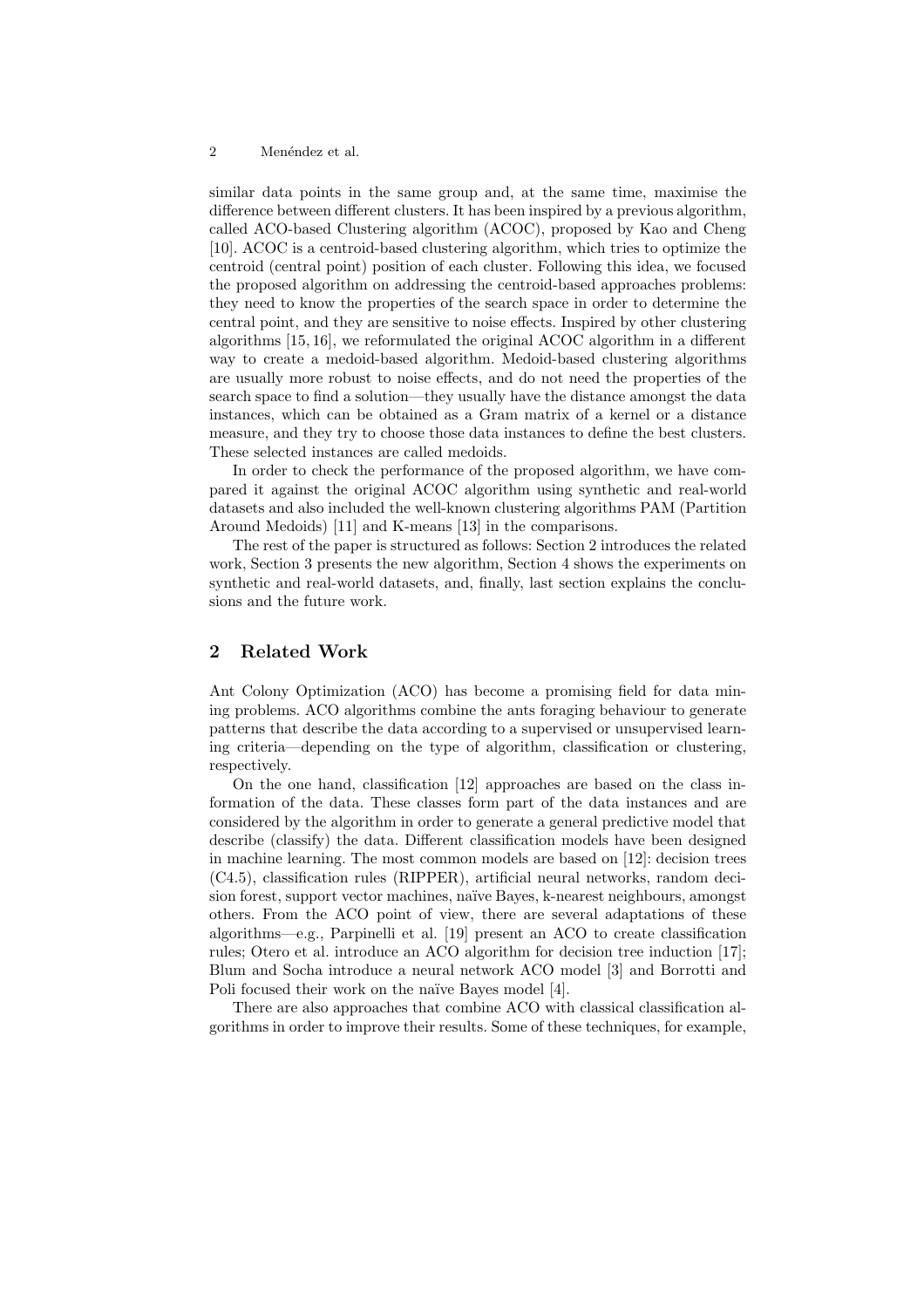optimize the parameter selection for the classifier (e.g., for SVMs [22]), other are focused on the feature selection process for the data preprocessing phase [6]. On the other hand, clustering [12] is based on a blind search within the data. Clustering techniques try to join similar data points into groups (clusters) according to a cost or objective function, which is usually minimized or maximized, making this clusters different from each other at the same time. There is a large number of clustering approaches, similar to classification, depending of the goal the algorithm should achieve. These techniques are usually divided in three types of clustering [8]: partitional (each instances belongs to a single cluster), overlapping (each instance belongs to one or more clusters) and hierarchical (partitional solutions are nested to generate a tree of clusters). Depending on the clustering algorithm, there are several models focus on the solutions. These models are also divided in parametric [13] or non-parametric model [20], where the former has an statistical estimator that is adapted to the data while the latter separates the data using different topologies or techniques.

The most classical algorithms are K-means [13] and EM [5]. Both K-means and EM are parametrical partitional clustering algorithms, which usually try to optimize an estimator parameters. From a similar perspective, medoid-based algorithms try to find the solution within the data [11]. Medoid-based algorithms, as was mentioned before, do not need the features of the search space in order to find a solution—they can deal with the information extracted from the data distances. This special property makes medoid-based algorithms a good choice for problems where the search space is not well defined, such as time series clustering. There are also bio-inspired algorithms that deal with the clustering problem, several of them focused on genetic algorithms. Hruschka et al. [8] presents a survey of clustering algorithms from different genetic approaches. From other bio-inspired perspectives, ACO algorithms have also produced promising results. Kao and Cheng [10] introduced a centroid-based ACO clustering algorithm; França et al. [7] introduce a bi-clustering algorithm; and Ashok and Messinger focused their work on graph-based clustering [1]; several other approaches are discussed in [9].

#### 3 Medoid-based ACO Clustering Algorithm (MACOC)

This section presents the Medoid-based ACO Clustering Algorithm (MACOC). The MACOC algorithm is similar to Partition Around Medoids (PAM) algorithm, where the goal of the algorithm is to choose the best  $M$  medoids (data instances) based only on distance information. This kind of algorithms usually use a dissimilarity/similarity matrix that measures the distances between the data points. The medoid-based approach is a generalization of the centroidbased approach, but in the medoid case, the properties of the search space are not required—only the distances between the data points.

As an ACO algorithm, MACOC algorithm is based on ACOC algorithm [10]. They have a similar search graph, where the ants try to define the optimal cluster assignment for each of the instances (data points). This graph is based on instances and clusters (Fig. 1). It has an associated NxM matrix, where N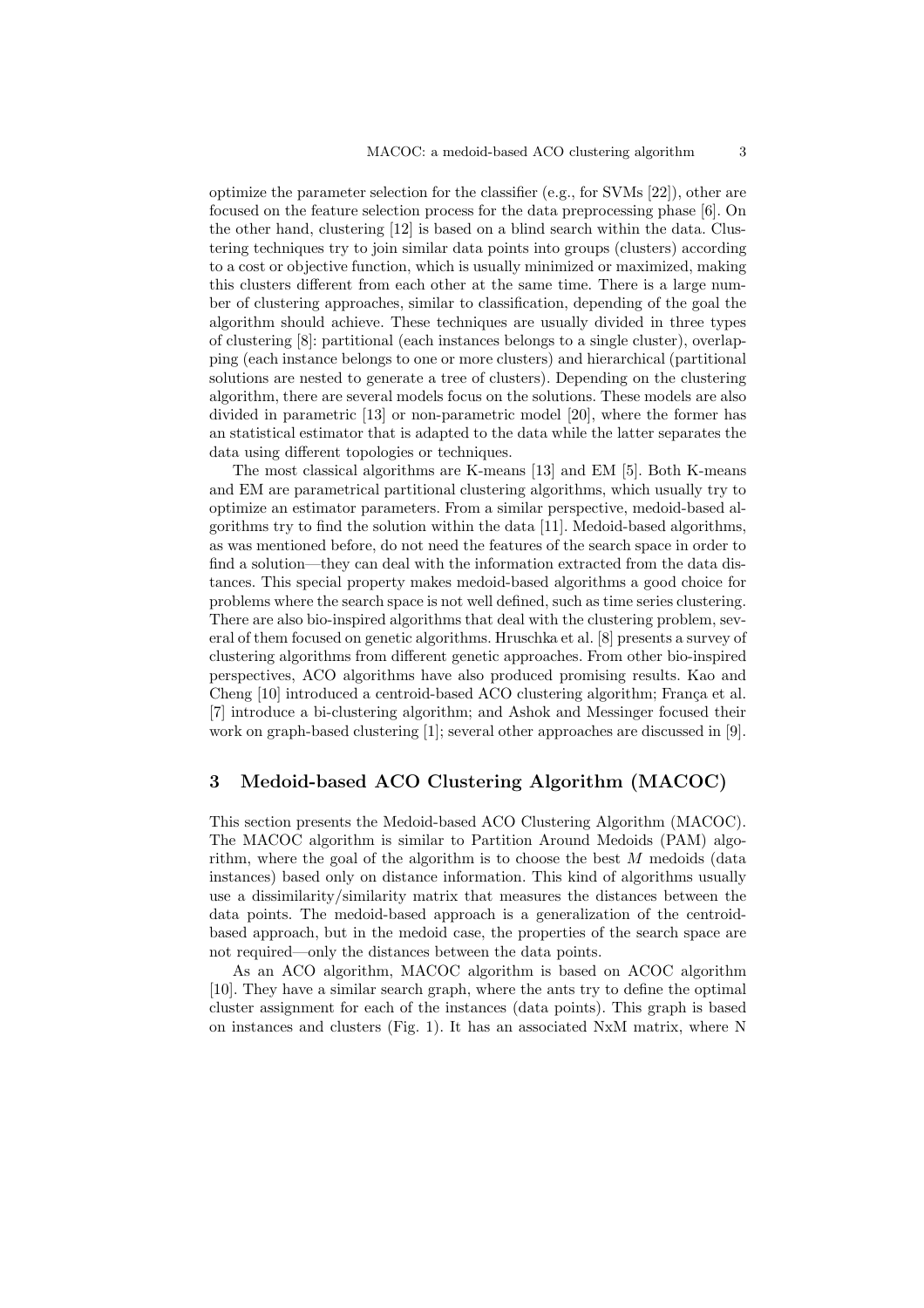#### 4 Menéndez et al.



Fig. 1. Representation of the ant travelling around the search graph. Ant visit each instance in order to assign them to a medoid based on the heuristic information and pheromone levels.

is the number of instances and M is the number of clusters (medoids). While in the case of ACOC the construction graph is full-connected, MACOC uses a graph divided in levels, where each instance defines a level (Fig. 1). The nodes are visited following the sequence of instance, therefore the graph is not fullconnected, reducing significantly the memory usage and the complexity of the solution space. It should be noted that this does not incorporate any bias in the search, since the order of the instances is not relevant.

The algorithm is based on several ants looking for the best path in the construction graph. Each ant  $(k)$  has the following features:

- set of chosen medoids  $M^k$  (which are randomly selected).
- weight matrix  $W^k$  (based on the distance between the instances and the ant's medoids). This is similar to ACOC  $W^k$  matrix.

The ant has two possible search strategies, exploration and exploitation, similar to the ACOC algorithm. MACOC chooses the strategy for the cluster assignation j according to the ACOC equation:

$$
j = \begin{cases} argmax_{u \in N_i} \{ [\tau(i,j)] [\eta(i,j)]^{\beta} \}, \text{ if } q \le q_0 \\ S, \text{ otherwise} \end{cases}, \tag{1}
$$

where  $N_i$  is the set of nodes associated to instance i (see Fig. 1), j is the chosen cluster,  $\tau(i, j)$  is the pheromone value between i and j,  $q_0$  is the user-defined exploitation probability, q is a random number for strategy selection,  $\eta(i, j)$  is the heuristic information between  $i$  and  $j$ , and  $S$  is the ACO-based search strategy. The heuristic information between an instance  $i$  and a candidate medoid  $j$  is defined by the formula:

$$
\eta(i,j) = \frac{1}{d(i,j)} \quad , \tag{2}
$$

and the ACO-based exploration strategy  $S$ —in the same way than ACOC, is defined by: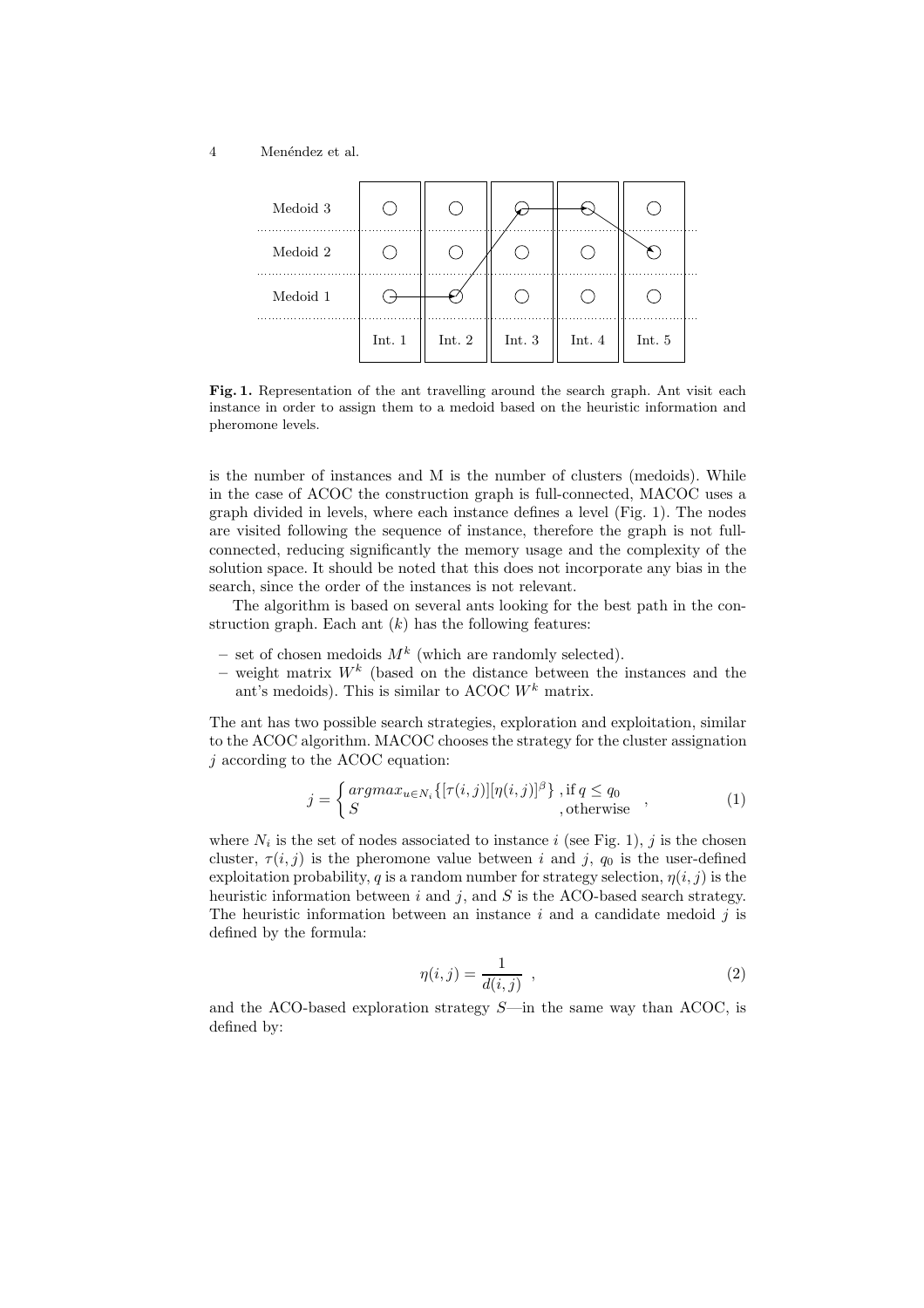MACOC: a medoid-based ACO clustering algorithm 5

$$
S = P(i, j) = \frac{[\tau(i, j)] \cdot [\eta(i, j)]^{\beta}}{\sum_{l=1}^{m} [\tau(i, l)] \cdot [\eta(i, l)]^{\beta}}.
$$
 (3)

One of the main differences between ACOC and MACOC is that MACOC keeps more information about the ants movements in the pheromone matrix. In the case of ACOC, the pheromone matrix is a relationship between the instance and the centroid-label (i.e., the index of the cluster), which is not the centroid itself. In the case of MACOC, the pheromone matrix is a relationship between the instance and the medoid (another data instance), which means that if/when the medoid-label changes as a result of the random selection process, the previous pheromone value is still available. In other words, in the ACOC algorithm, if the centroid value that was previously used as the centroid  $c_1$  is used as the centroid  $c_2$ , the previous pheromone values are lost, since they are associated with the label (position)  $c_1$ ; in the MACOC algorithm, if the medoid instance that was previously used as medoid  $m_1$  is used as the medoid  $m_2$ , the previous pheromone values are still used, since the pheromone is associated with the data instance and not with the medoid label.

The MACOC algorithm is structured in the same way than ACOC and can be described as follows:

- 1. Initialize the pheromone matrix  $(\tau_0)$ , which is global for all ants
- 2. Initialize ants: choose n random medoids for  $M^k$  (n is the number of clusters) and set the matrix  $W^k$  to 0. For each ant, until all instances have been visited:
	- (a) Select the next data object i
	- (b) Select a cluster  $j: i$ ) Choose a strategy; ii) Calculate neighbouring nodes probability and iii) Visit the node
	- (c) Update  $W^k$
- 3. Choose the best solution:
	- (a) Calculate the objective function for each ant:

$$
J^{k} = \sum_{i=1}^{n} \sum_{j=1}^{m} w_{ij}^{k} \cdot d(x_{i}, m_{j}^{k}) , \qquad (4)
$$

- where  $w_{ij}^k \in W^k$  and d is a distance function
- (b) Rank the ants solutions
- (c) Choose the best ant (iteration-best solution)
- (d) Compare it with the best-so-far solution and update this value with the maximum between them
- 4. Update the pheromone trails (global updating rule): only the r best ants are able to add pheromones:

$$
\tau_{ij}(t+1) = (1-\rho)\tau_{ij}(t) + \sum_{h=1}^{r} w_{ij}^h \cdot \Delta \tau_{ij}^h , \qquad (5)
$$

where  $\rho$  is the pheromone evaporation rate,  $(0 < \rho < 1)$ ,  $w_{ij}^h \in W^h$ , t the iteration number, r is the number of elitism ants and  $\Delta \tau_{ij}^h = 1/J^k$  is the quality of the solution created by ant h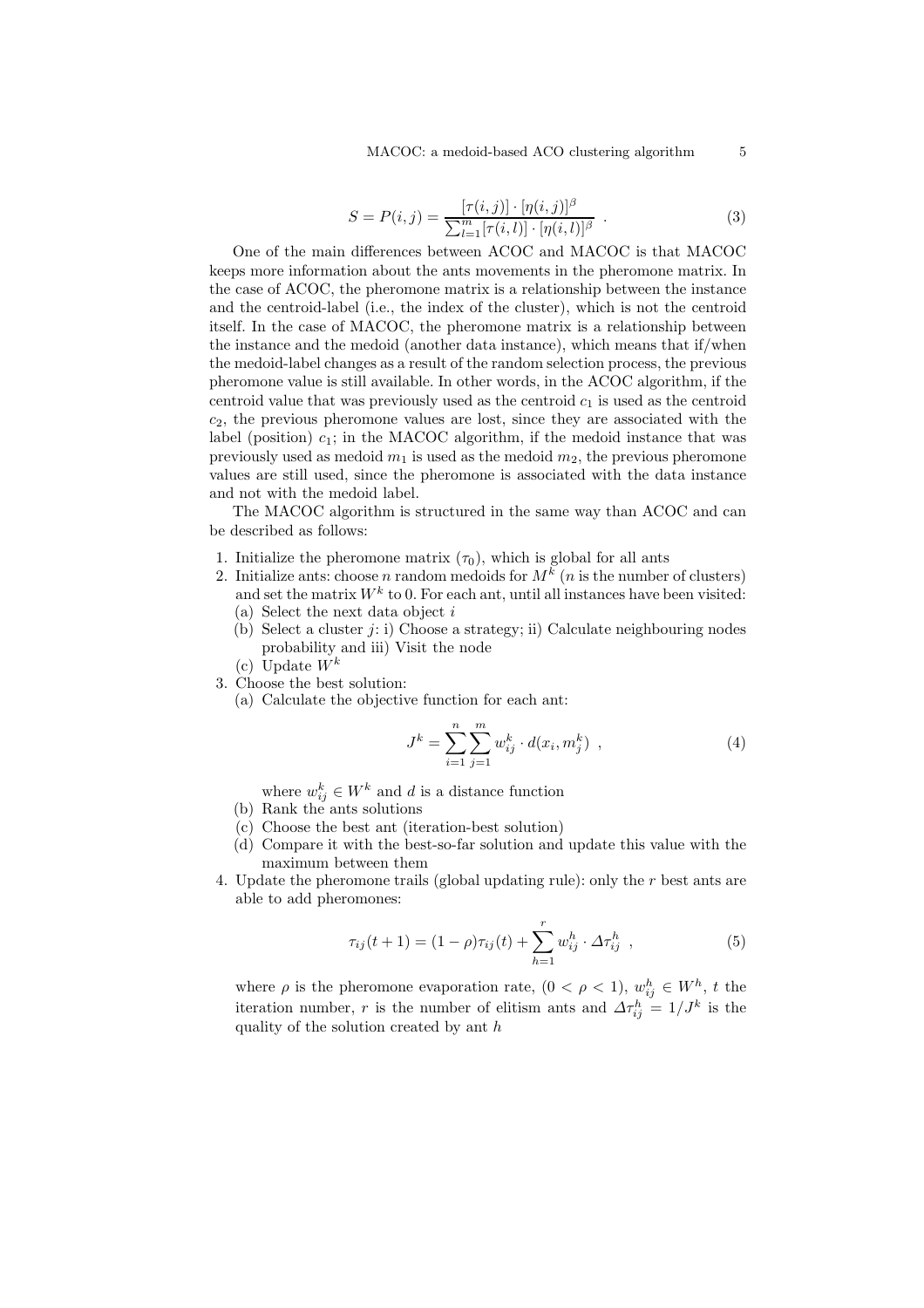- 6 Menéndez et al.
- 5. Check termination condition:
	- (a) If the number of iterations is greater than the total iterations: re-centralise the instances assigning each data point to its closest medoid and finish
	- (b) Otherwise, go to step 2

#### 4 Experiments

This section presents the experiments which have been carried out to measure the quality of the proposed MACOC algorithm. The comparisons have been carried out against K-means, PAM and ACOC algorithms.

#### 4.1 Datasets Description

For the synthetic experiments we have created the following datasets:

- $-$  *Synthetic Data 1*: This dataset is formed by 9 two-dimensional gaussian models and in this case, there are 3 gaussians which are closer than the rest.
- $-$  Synthetic Data 2: This second dataset is also formed by 9 two-dimensional gaussian models, however, in this case, there are noisy data in the background.

For the real-world experiments, we have chosen four datasets extracted from UCI Machine Learning Repository [2], which are commonly used as benchmark for classification and clustering:

- Iris: Contains 50 instances distributed over 3 classes, with 4 attributes each.
- Wine: Contains 178 instances distributed over 3 classes, with 13 attributes each.
- Vertebral Column (Ver. Col.): Contains 310 instances distributed over 3 classes, with 6 attributes each.
- $-$  Breast Tissue (Bre. Tis.): Contains 106 instances distributes over 6 classes, with 10 attributes each.

#### 4.2 Experimental Setup and Evaluation Methods

We selected three algorithms to measure the MACOC quality, namely K-means, PAM and ACOC.

K-means [13] is an iterative algorithm based on centroids, which are randomly selected at the beginning. The goal of the algorithm is to find the best centroid positions. It is executed in two steps: in the first step, it assigns the data to the closest centroid (cluster); and in the second, it calculates the new position of the centroid as a centroid of the data which has been assigned to it.

PAM [11] is similar to K-means, but it used medoids instead of centroids. PAM can works with a dissimilarity/similarity matrix, which is used to calculate the cost of each medoid belonging to a cluster.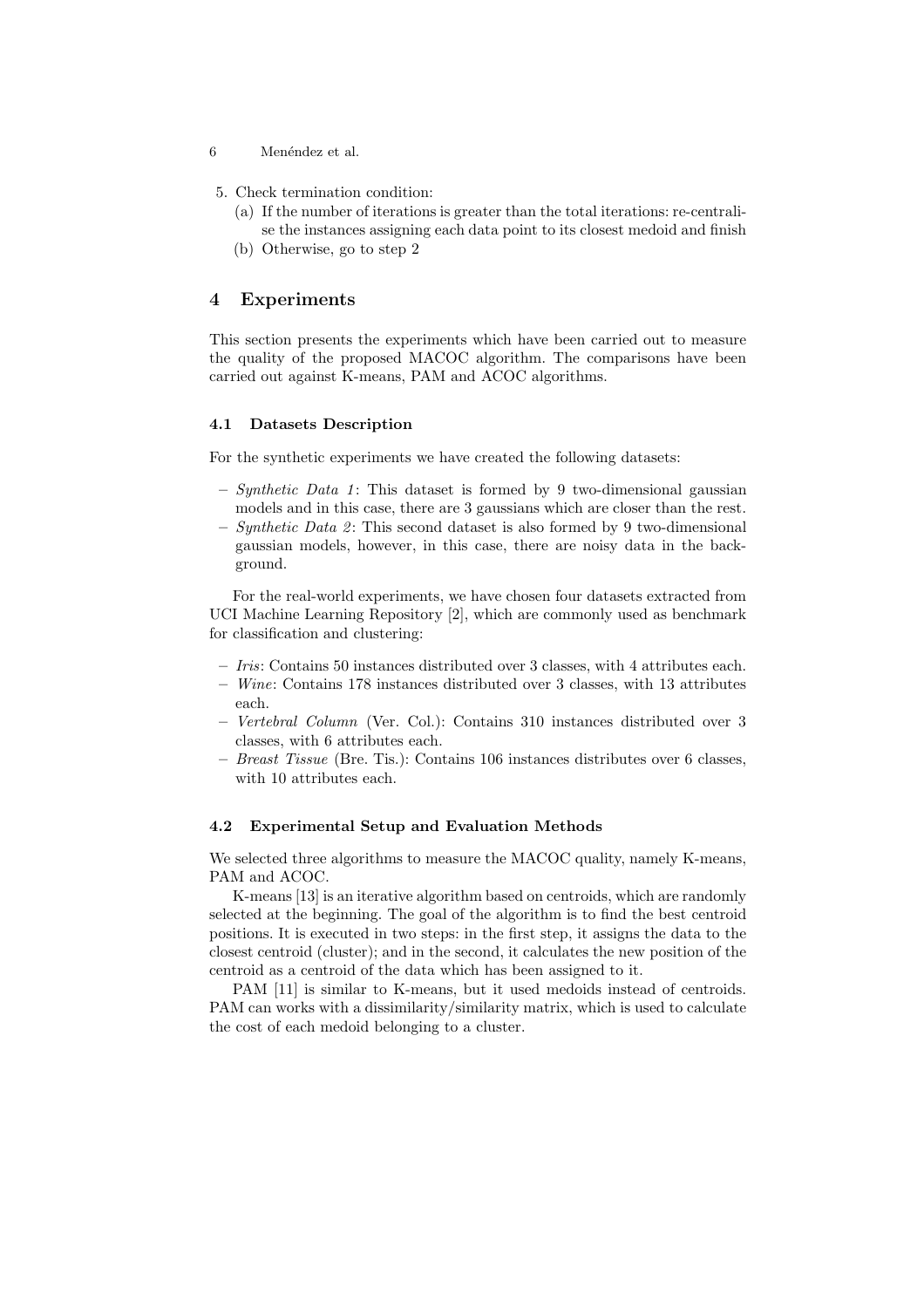ACOC [10] is the algorithm which our algorithm is inspired. It work with centroids and ants. The main different, apart of the algorithm centroid nature, is that ACOC uses a pheromone matrix from the data instances to the centroidlabels, while our algorithm use a pheromone matrix between all the data to remember the previous medoid assignation. The parameters of ACOC and MA-COC algorithms have been set in a similar way to the original work [10]: the number on ants is 10, the number of elitism is 1, the exploration probability is 0.0001, the initial pheromone values follow an uniform distribution [0.7, 0.8],  $\beta = 2.0, \rho = 0.1$ , and the maximum number of iterations is 1000. The only difference is that the MACOC initial pheromone values have been set as  $\frac{1}{n}$  (where n is the number of clusters).

All the experiments have been carried out 50 times—except for K-means, which was carried out 100 times since this algorithm tends to converge to local minima—using the Euclidean distance as the metric, defined by:

$$
d(x_i, x_j) = ||x_i - x_j|| = \sqrt{\sum_{q} (x_i^q - x_j^q)^2}, \qquad (6)
$$

where  $x_i, x_j$  represent two data instances and q represents each attribute of the data instance. Additionally, all algorithms need the number of cluster as an initial parameter.

The evaluation of the experiments has been focused on two different ideas: the synthetic dataset has been evaluated according to the cluster discrimination and the performance of the algorithm to discriminate the original clusters in the noisy case; the real-world datasets have been evaluated using the accuracy.

#### 4.3 Synthetic Experiments

The first synthetic dataset is generally easy for all the algorithms (Fig. 2 and 1). The discrimination of the clusters is clearer in this case, resulting in a clear separation of the clusters. The only algorithm that has several problems in identifying the clusters is K-means (see Fig. 2 and Table 1)—probably a result of an early convergence to local minimal solution. PAM provides a good solution of the cluster discrimination and also provides a stable solution (its standard deviation is 0). It means that the algorithm is able to find the medoids with no problems. In the case of ACOC, the solution discriminates the cluster kernels, however, the boundaries are not well-defined (see Fig. 2). MACOC obtains good results for both cluster identification and boundary definition, and also accuracy results (see Table 1).

The second dataset introduces noise and the noise significantly modifies the behaviour of the algorithms (Fig. 3 and Table 1). K-means is not able to identify the cluster kernels and it joins several clusters together, generating a cluster with noisy data. ACOC is also able to find the kernels and discriminate them, however, the boundaries are not well-defined and several instances overlap with other clusters. Finally, PAM and MACOC achieve similar results. In the case of PAM, there are some boundary problems in the central clusters while in the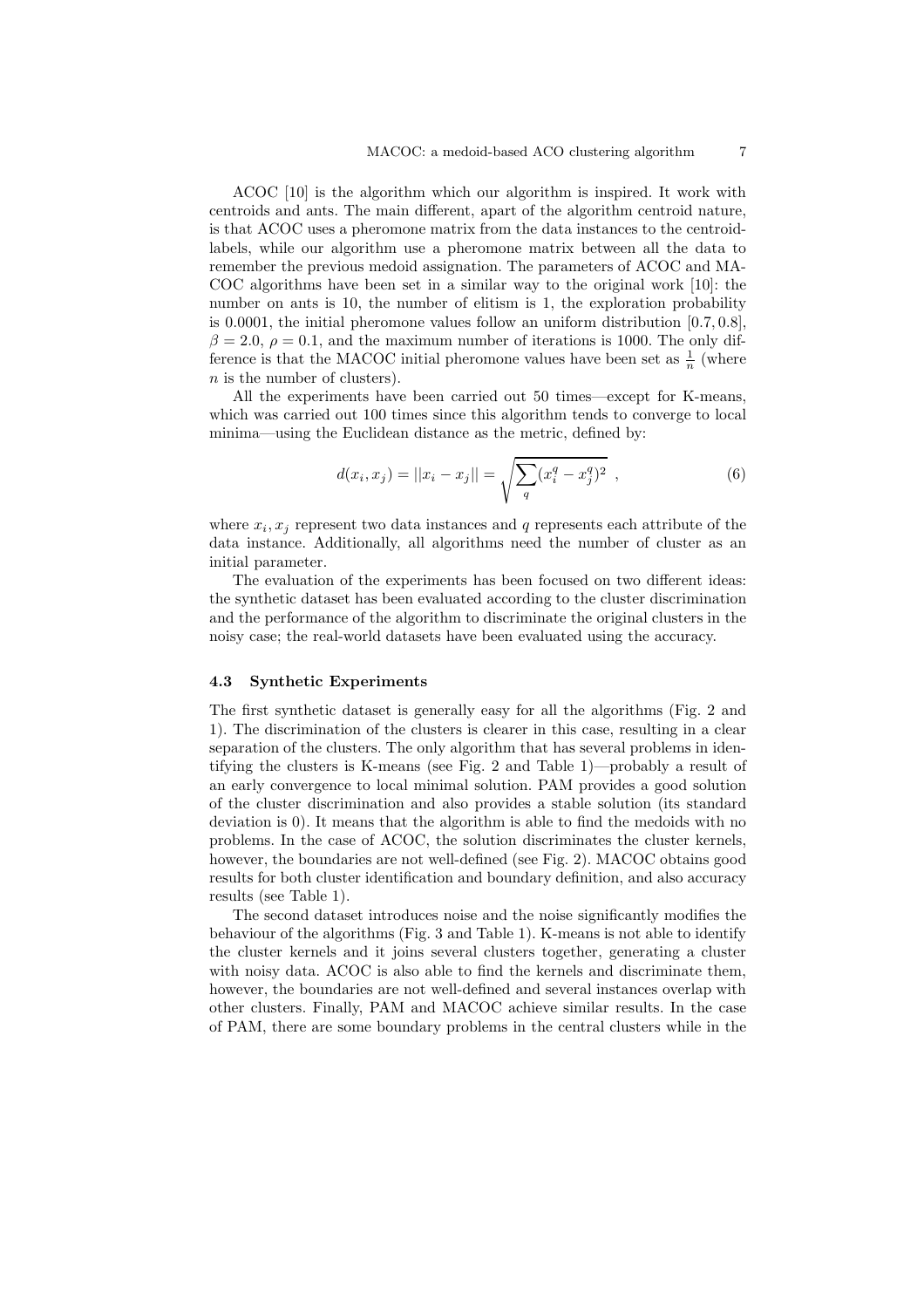



Fig. 2. Results for the synthetic 9 gaussian distribution.

case of MACOC the boundaries are clearer, except for one instance (see Fig. 3, at the right of the MACOC image).

These results suggest the following conclusions regarding the comparison with ACOC: while ACOC has boundary problems, which are increased when there is noisy information, MACOC obtains good results for cluster boundary definition and it is more robust to the presence of noise.

#### 4.4 Real-World Experiments

Table 2 shows the results of the algorithms applied to real-world datasets extracted from UCI Machine Learning repository [2].

In the Iris case, K-means and PAM obtains similar results according to the median. K-means obtains the worst minimum accuracy results (58%) and it is the less robust algorithm (its standard deviation is 0.1313). PAM is the most robust algorithm in this case (0 standard deviation), while ACOC and MACOC obtain similar robustness results. The highest minimum value is achieved by both ACOC and PAM. The highest maximum, mean and median values are achieved by MACOC (95.33%, 90.67% and 90.65%, respectively). While MACOC shows better results than ACOC, these results can not be considered different because the null hypothesis can not be refused according to Wilcoxon Test [21].

The application of the algorithms on Wine dataset has shown that K-means also obtains the worst results according to the accuracy and robustness. PAM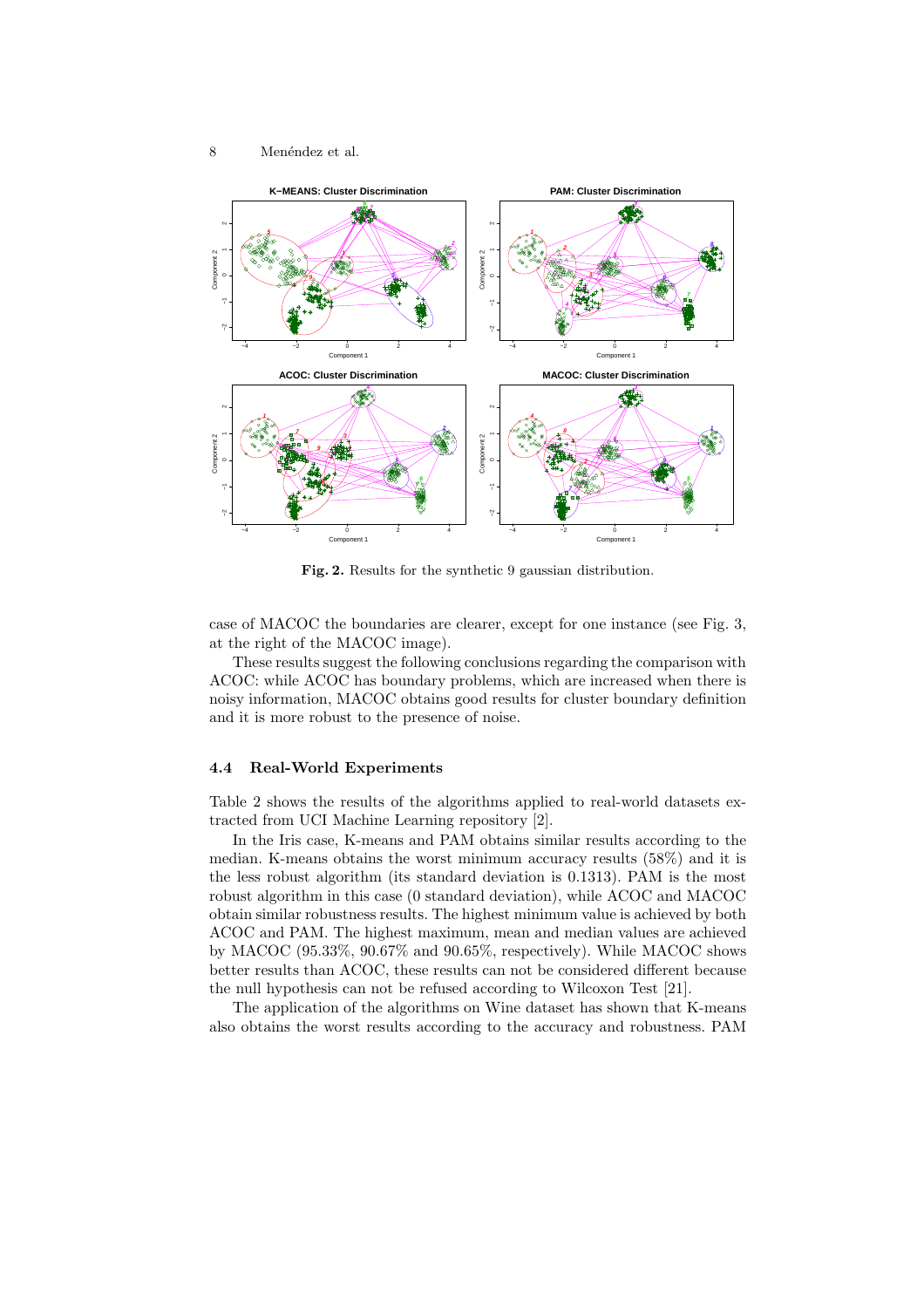

Fig. 3. Results for synthetic 9 gaussian distribution.

obtains the highest minimum value and it is again the most robust algorithm. According to the maximum, mean and median values, MACOC achieves the best results (72.47%, 71.47% and 71.91%, respectively). In this case the null hypothesis is refused with a good significance level, therefore, MACOC results are statistically significantly better than ACOC.

Vertebral column (Ver. Col.) dataset shows different results than the rest of the datasets. In this case, the best algorithm is K-means, which achieves the maximum value for all the metrics. MACOC is the second algorithm according to median, mean and max (52.58%, 53.26% and 65.48%). Again, the Wilcoxon test shows that the null hypothesis can be refused with a high significance level (3e-05), therefore, MACOC results are statistically significantly better than ACOC.

Finally, Breast Tissue dataset shows that MACOC achieves the best results according to mean, median and max (35.55%, 34.91% and 40.57%). In this case, ACOC and PAM achieves similar results, specially according to the median (33.96 %). The null hypothesis can be refused with a significance level of 0.05 (in this case, Wilcoxon test is 0.023), therefore, MACOC results are statistically significantly better than ACOC.

These results show that MACOC improves the performance over ACOC, given that that the solutions obtained by MACOC and ACOC are usually statistically different according to Wilcoxon test in favour of MACOC. Overall, this results are promising regarding the use of medoids instead of centroid, since this is the main difference between MACOC and ACOC. In a similar way that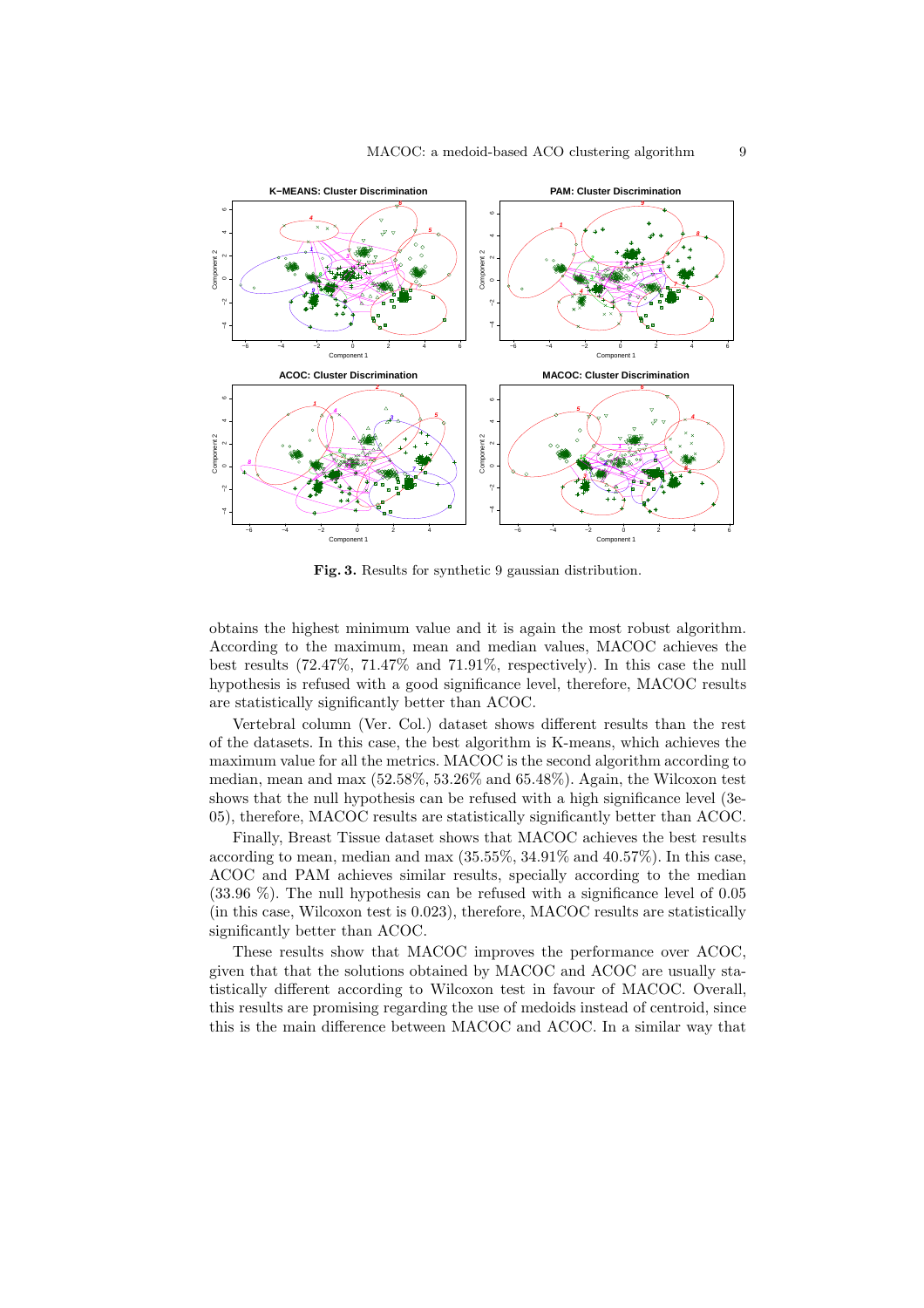10 Menéndez et al.

Table 1. Results of the application of the algorithms to the synthetic datasets. The p-values for the Wilcoxon test applied to ACOC and MACOC results are: Synthetic 1 (2.394e-13) and Synthetic 2 (7.734e-10)—statistical significant improvements are indicated by a  $\blacktriangle$  symbol.

| <b>MACOC</b> | Min     | Max       | Median    | Mean   | <b>SD</b>    |
|--------------|---------|-----------|-----------|--------|--------------|
| Synthetic 1  | 99.11\% | $100.0\%$ | 99.78%    | 99.75% | $\pm 0.0028$ |
| Synthetic 2  | 96.73%  | $100.0\%$ | $98.18\%$ | 98.75% | $\pm 0.0121$ |
| <b>ACOC</b>  | Min     | Max       | Median    | Mean   | <b>SD</b>    |
| Synthetic 1  | 92.67%  | 100.0%    | 98.89%    | 98.57% | $\pm 0.0128$ |
| Synthetic 2  | 82.91\% | 92.27%    | 95.27%    | 94.40% | $\pm 0.0314$ |
| K-means      | Min     | Max       | Median    | Mean   | <b>SD</b>    |
| Synthetic 1  | 56.67%  | 99.78%    | 83.42%    | 79.47% | $\pm 0.1152$ |
| Synthetic 2  | 65.72%  | 98.00%    | 76.73%    | 79.92% | $\pm 0.0792$ |
| <b>PAM</b>   | Min     | Max       | Median    | Mean   | <b>SD</b>    |
| Synthetic 1  | 99.78%  | 99.78%    | 99.78%    | 99.78% | $\pm 0.0000$ |
| Synthetic 2  | 98.00%  | 98.00%    | 98.00%    | 98.00% | $\pm 0.0000$ |

median is more stable than mean, medoids are usually more stable to outliers in the data than centroids. Future studies will be focused on how the algorithm responds to worse conditions, such as large data, more outliers and extremely noisy data.

#### 5 Conclusions and Future Work

This work presented a new ACO-based clustering algorithm, called MACOC, which is focused on a medoid-based approach. MACOC is an adaptation from a previously proposed centroid-based ACOC algorithm to a medoid-based approach. From the ACO perspective, the new algorithm has also improved the use of the pheromone, extending the pheromone matrix to keep the information from different candidate medoid instances across iterations.

The application of the algorithm to synthetic and real-world datasets has shown that MACOC is more robust to noisy information and it defines better cluster boundaries than ACOC. It also showed that MACOC has good general results compared with well-known clustering algorithms.

The future work will be focused on improving the results of MACOC by incorporating a medoid recalculation process. It would be interesting to explore the addition of the medoid selection to the construction graph, allowing ants to share information of the best performing medoid instances.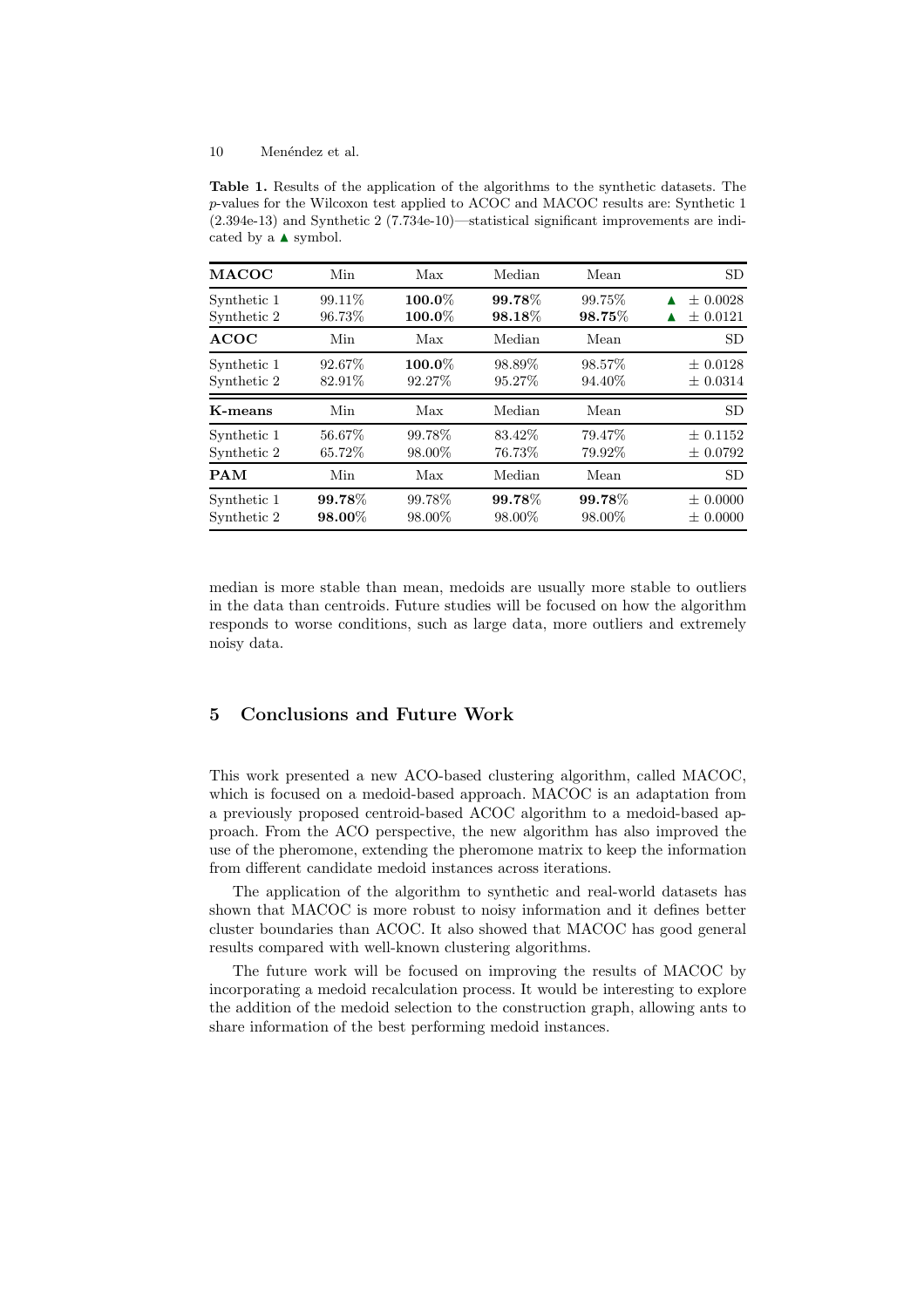Table 2. Results of the application of the algorithms to the different datasets extracted from the UCI database. The p-values for the Wilcoxon test applied to ACOC and MACOC solutions are: Iris (0.4439), Wine (4.117e-07), Ver. Col. (3e-05), Bre. Tis.  $(0.02349)$ —statistical significant improvements are indicated by a  $\blacktriangle$  symbol.

| <b>MACOC</b>                                          | Min                                                      | Max                                                            | Median                                                               | Mean                                                             | SD                                                                                  |
|-------------------------------------------------------|----------------------------------------------------------|----------------------------------------------------------------|----------------------------------------------------------------------|------------------------------------------------------------------|-------------------------------------------------------------------------------------|
| Iris<br>Wine<br>Ver. Col.<br>Bre. Tis.<br><b>ACOC</b> | 87.33%<br>69.10\%<br>46.13\%<br>28.30\%<br>Min           | $95.33\%$<br>72.47%<br>65.48%<br>$\boldsymbol{40.57\%}$<br>Max | $90.65\%$<br>$71.91\%$<br>52.58%<br>$\boldsymbol{34.91\%}$<br>Median | $90.67\%$<br>71.47%<br>53.26\%<br>$\boldsymbol{35.55\%}$<br>Mean | $\pm 0.0187$<br>$\pm 0.0075$<br>▲<br>$\pm 0.0488$<br>▲<br>$\pm 0.0328$<br><b>SD</b> |
| Iris<br>Wine<br>Ver. Col.<br>Bre. Tis.                | $\boldsymbol{89.33\%}$<br>$70.22\%$<br>47.74\%<br>31.13% | 93.33%<br>$71.35\%$<br>54.19%<br>$40.57\%$                     | 90.00%<br>70.79%<br>49.35\%<br>33.96%                                | 90.13%<br>70.78%<br>49.43\%<br>34.47%                            | $\pm 0.0080$<br>$\pm 0.0026$<br>$\pm 0.0095$<br>$\pm 0.0229$                        |
| K-means                                               | Min                                                      | Max                                                            | Median                                                               | Mean                                                             | SD                                                                                  |
| Iris<br>Wine                                          | 58.00%<br>56.74\%                                        | 89.33\%<br>$69.33\%$                                           | 89.33\%<br>70.22\%                                                   | 82.46\%<br>67.26\%                                               | $\pm 0.1313$<br>$\pm 0.0632$                                                        |
| Ver. Col.<br>Bre. Tis.                                | $\boldsymbol{56.13\%}$<br>33.02\%                        | $\boldsymbol{65.48\%}$<br>33.96\%                              | $\boldsymbol{56.13\%}$<br>33.21\%                                    | $\boldsymbol{57.81\%}$<br>33.04\%                                | $\pm 0.0025$                                                                        |
| <b>PAM</b>                                            | Min                                                      | Max                                                            | Median                                                               | Mean                                                             | $\pm$ 0.0339<br>SD                                                                  |

Acknowledgments. This work has been partly supported by: Spanish Ministry of Science and Education under project TIN2010-19872 and Savier – an Airbus Defense & Space project (FUAM-076914 and FUAM-076915).

#### References

- 1. Ashok, L., Messinger, D.W.: A spectral image clustering algorithm based on ant colony optimization. vol. 8390, pp. 83901P–83901P–10 (2012), http://dx.doi. org/10.1117/12.919082
- 2. Bache, K., Lichman, M.: UCI machine learning repository (2013), http:// archive.ics.uci.edu/ml
- 3. Blum, C., Socha, K.: Training feed-forward neural networks with ant colony optimization: An application to pattern classification. In: Proceedings of HIS'05. pp. 233–238. IEEE Computer Society, Washington, DC, USA (2005), http://dx.doi. org/10.1109/ICHIS.2005.104
- 4. Borrotti, M., Poli, I.: Naïve bayes ant colony optimization for experimental design. In: Kruse, R., Berthold, M.R., Moewes, C., Gil, M.A., Grzegorzewski, P., Hryniewicz, O. (eds.) Synergies of Soft Computing and Statistics for Intelligent Data Analysis, Advances in Intelligent Systems and Computing, vol. 190,